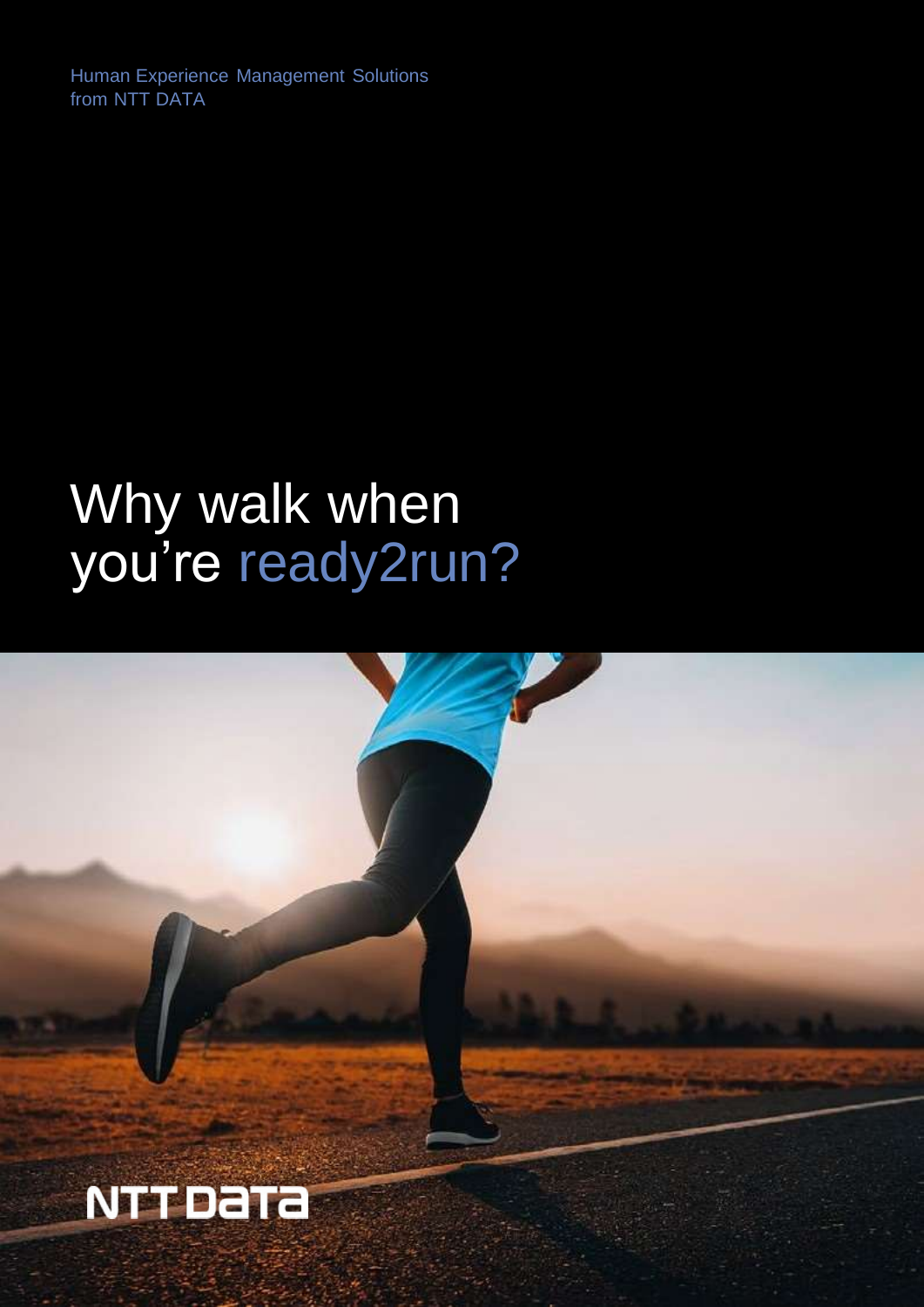## Rapid Deployment HXM Solutions for Today's Workforce

## A Reliable Cloud-Based Human Experience Management (HXM) Software

The cloud based HXM software from SAP helps you to streamline your global HR processes, recruit new talents, as well as train and re-skill your workforce. You can benefit from a huge collection of modules and functionalities, configurable to your needs, while taking advantage of the latest technologies.

## Your Experienced SAP HXM Partner

NTT DATA is a global SAP Platinum Partner with over 30 years of experience and more than 260 successfully realized SAP SuccessFactors projects for more than 150 customers worldwide.

Our international HXM team has experience with numerous SAP platforms and latest technologies, such as SAP SuccessFactors, SAP S/4HANA, and other HR software. We leverage SAP technology to enhance SAP SuccessFactors so that we can provide the best HR cloud-based solutions to our customers. Our investment and experience have been rewarded with:

- 19 Special Expertise Partnerships Awards
- 2015 SAP Pinnacle Award as the Cloud Global Value-Added Reseller of the Year
- 2018 SAP Pinnacle Award as the SAP SuccessFactors Partner of the Year – SME
- 2020 SAP Pinnacle Award as the SAP SuccessFactors Partner of the Year – SME

### SAP SuccessFactors ready2run Solutions by NTT DATA

Our **ready2run solutions** leverage a rapid implementation approach for SAP SuccessFactors' HXM solutions to address your most critical HRIS, talent and HR strategy needs. The R2R approach fast-tracks your time-to-value and enables you to reap the benefits of industry-leading solutions in a matter of weeks. We wrap up more than 15 years of HR experience in a packaged solution for you:

- Complete implementation package
- Pre-delivered best practices, tools and content
- Fixed implementation timeline and pricing
- End-to-end HXM process maps aligned with SAP SuccessFactors that set the solution in a business context
- Agile implementation methodology securing faster end-user adoption and feedback
- Administrative training and knowledge sharing
- Guides and documentation
- Remote delivery model resulting in reduced deployment costs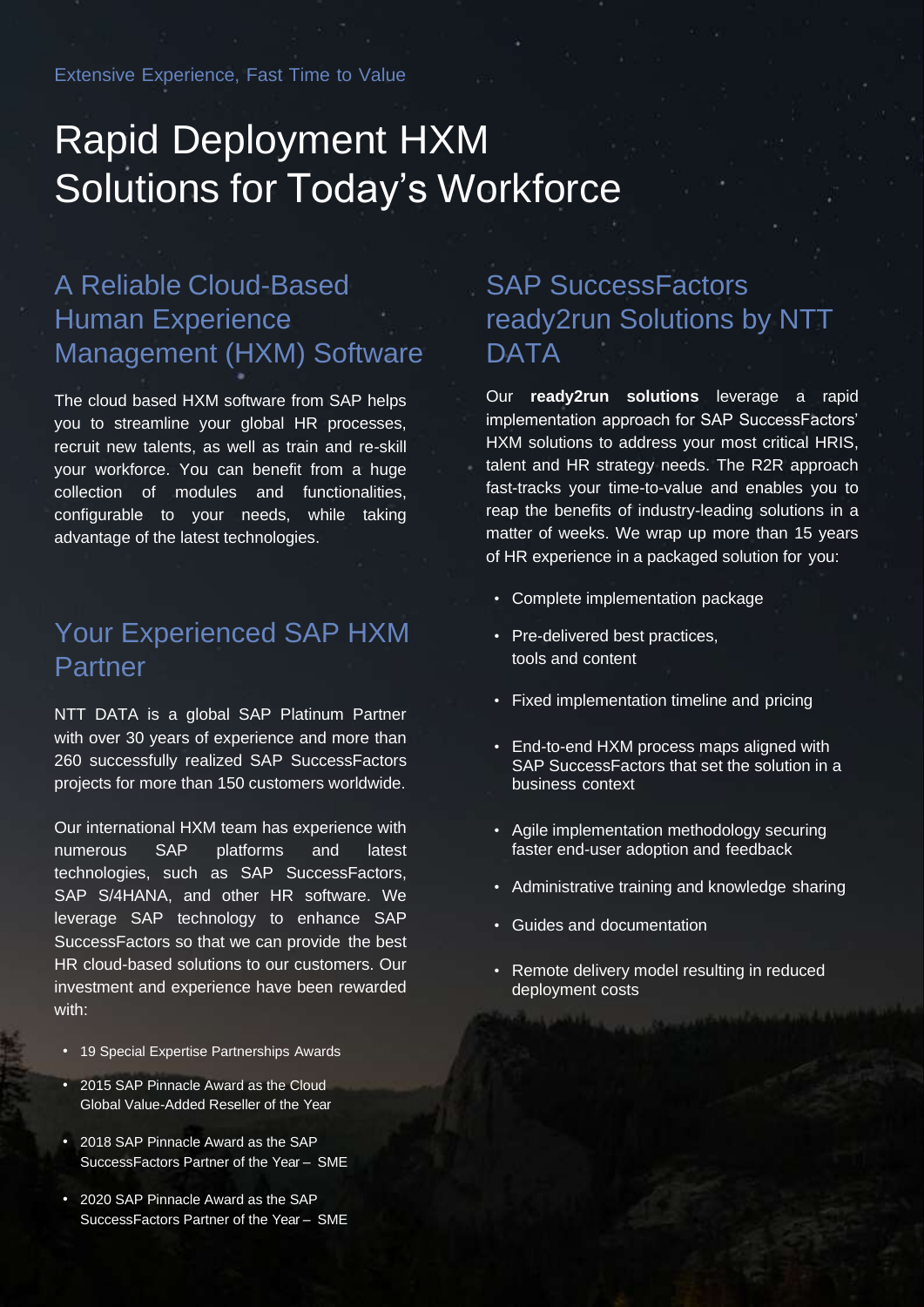#### **01.** it.core employee management<sup>R2R</sup> *Powered by SAP SuccessFactors Employee Central*

The solution is designed to help organizations simplify human resource (HR) processes to drive better business results.

#### **02.** it.empoyee performance<sup>R2R</sup>

*Powered by EmployeeCentral Performance & Goals*

The solution helps organization to equip with the in-depth employee performance information.

#### **03.** it.recruitment<sup>R2R</sup>

*Powered by SAP SuccessFactors Recruiting*

The solution combines a complete recruiting marketing solution with a complete recruiting management solution.

#### **04.** it.employee learning<sup>R2R</sup>

*Powered by SAP SuccessFactors Learning*

The solution helps learning professionals reduce risk and achieve compliance, improve employee performance, and better enable external audiences.

#### **05.** it.employee compensation<sup>R2R</sup> & it.bonus payR<sub>2R</sub>

*Powered by SAP SuccessFactors Compensation*

The solution is designed to help organizations simplify human resource processes to drive better business results.

#### **06.** it.succession planning<sup>R2R</sup> & it.career planningR2R

*Powered by SAP SuccessFactors Succession & Career Development Planning*

The solution is designed to help organizations simplify human resource processes to drive better business results.

### **07.** it.employee

#### onboarding/offboarding<sup>R2R</sup> *Powered by SAP SuccessFactors*

*Onboarding*

The solution is based on SAP SuccessFactors Onboarding and provides everything you need to retain your best talent.

## **08.** it social collaboration<sup>R2R</sup>

*Powered by SAP Jam*

The solution provides a modern social network that contextually ties data, process, people, and content together.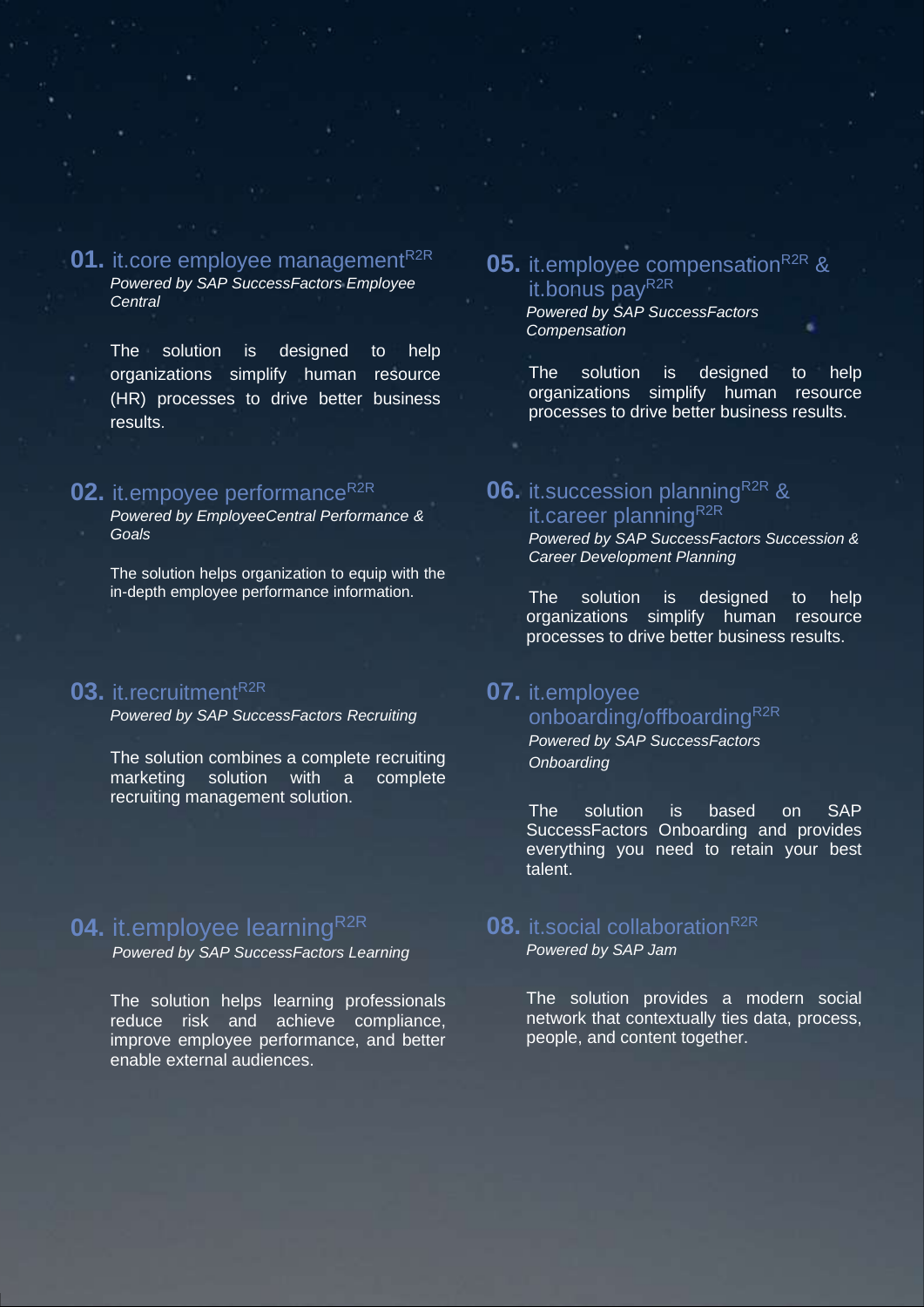## Implementation Timeline

| it.core employee management <sup>R2R</sup>                                | <b>Employee Central Core</b><br>HR                            | 20 days*       |
|---------------------------------------------------------------------------|---------------------------------------------------------------|----------------|
| it.employee performance <sup>R2R</sup>                                    | <b>Performance and Goals</b>                                  | 8 days*        |
| it.recruitment <sup>R2R</sup>                                             | <b>Recruiting Management</b>                                  | 12 days*       |
| it.employee learning <sup>R2R</sup>                                       | <b>Learning Management</b>                                    | 12 days*       |
| it.employee compensation <sup>R2R</sup> & it.bonus payR2R                 | <b>Compensation &amp; Variable</b><br><b>Pay</b>              | 11 days*       |
| it.succession planning <sup>R2R</sup> & it.career planning <sup>R2R</sup> | <b>Succession &amp; Career</b><br><b>Development Planning</b> | 5 days*        |
| it.employee onboarding/offboardingR2R                                     | Onboarding                                                    | 19 days*       |
| it.social collaboration <sup>R2R</sup>                                    | SAP Jam                                                       | $4.5$ days $*$ |

*\*the actual timeline will be finalized after analyzing the requirements of the customer.*



#### **Requirements**

• All published pricing is estimated. Actual pricing is determined during NTT DATA discovery and proposal process.

• The NTT DATA proprietary item is used as a projectaccelerator, and implementation services are included in pricing.

• The solution does not require software maintenance contract.